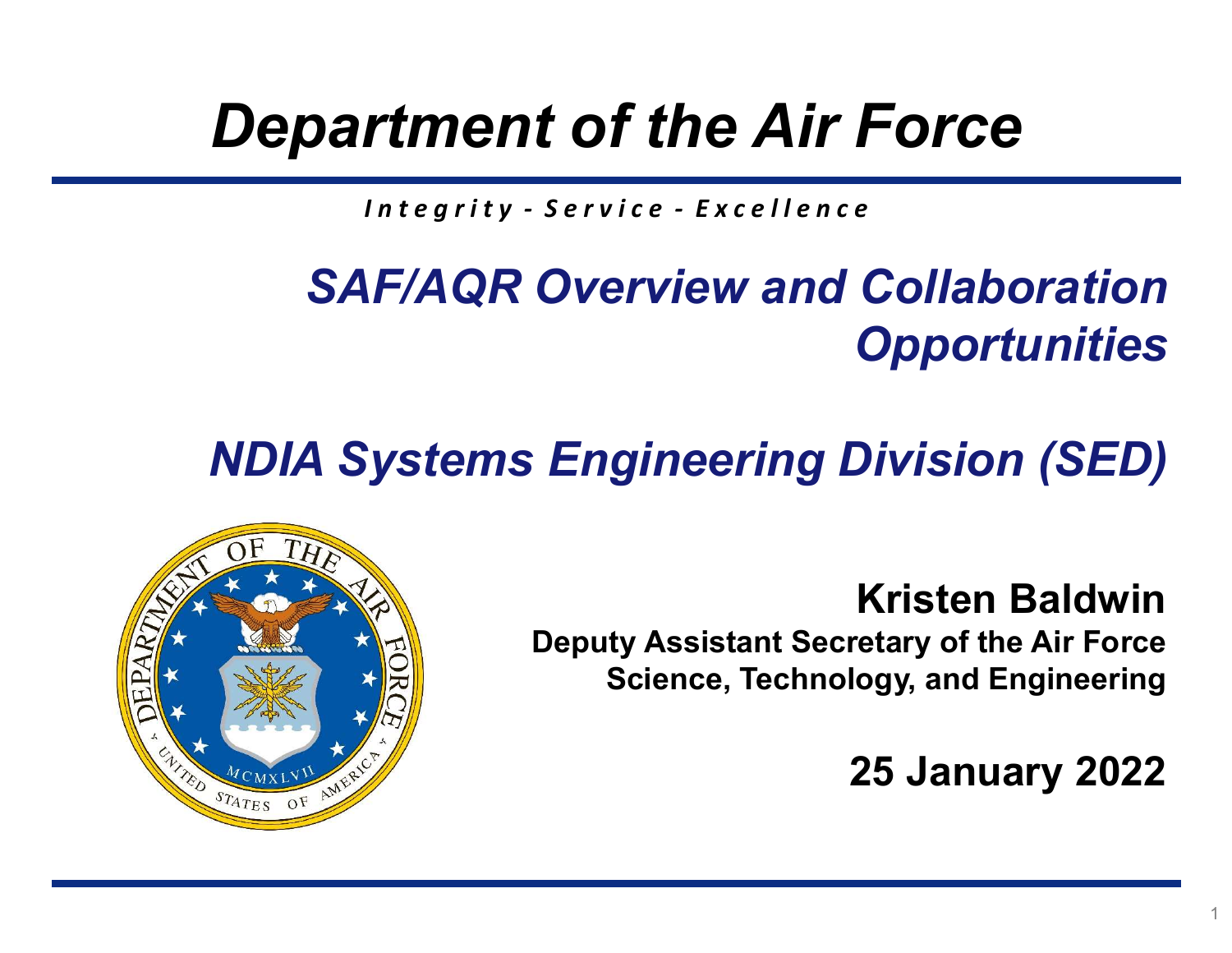



#### **SAF/AQR Mission**

#### **SAF/AQR Priorities**



#### ■ SAF/AQR Organization and Divisions

# anization and Divisions<br>IA Collaboration Opportunities<br>Integrity - Service - Excellence SAF/AQR Priorities<br>
SAF/AQR Organization and Divisions<br>
SAF/AQR - NDIA Collaboration Opportunities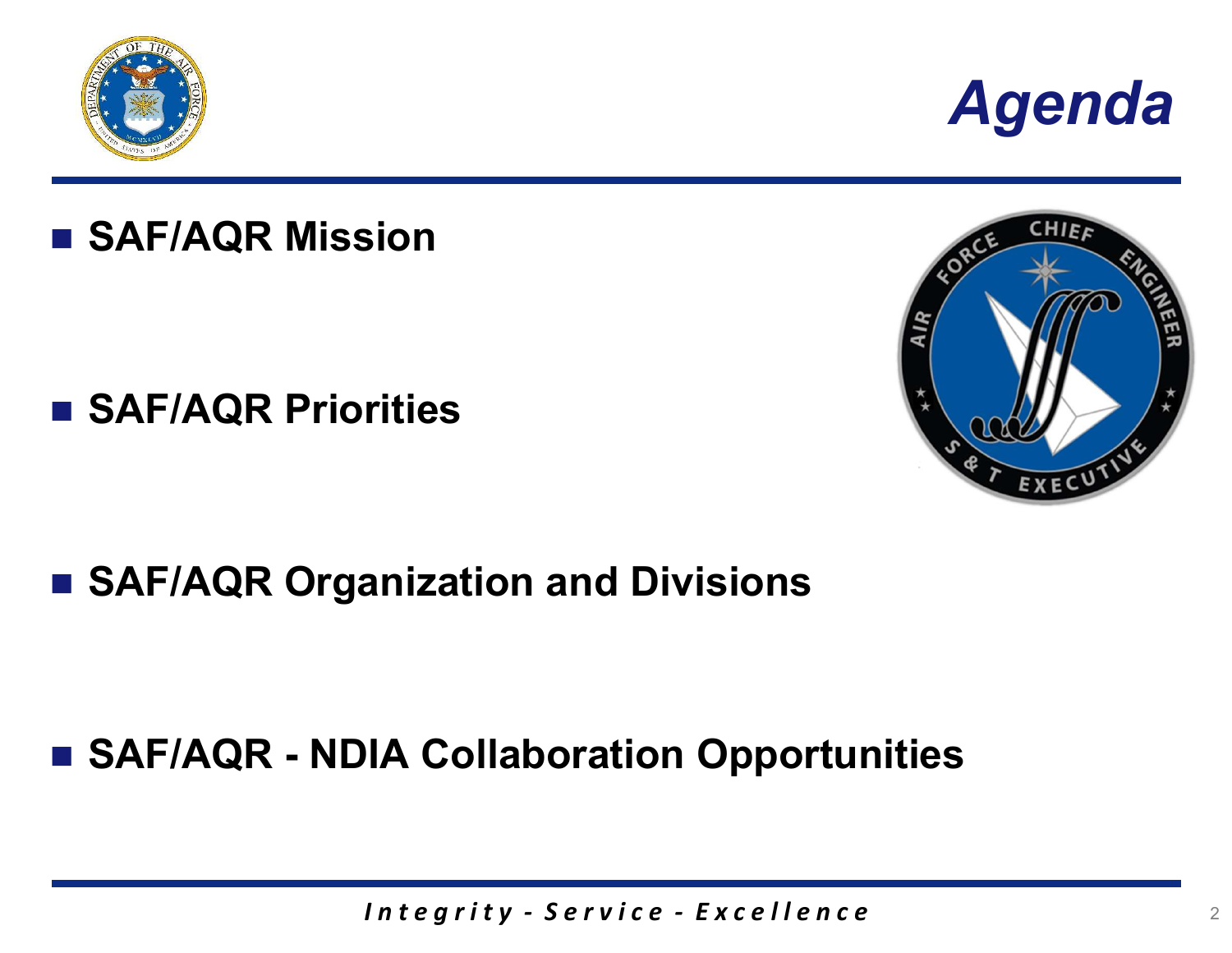

### SAF/AQR Mission

Accelerate Air Force and Space Force technological advantage by enabling world class scientists and engineers to securely transition cutting edge S&T, employ prototyping and experimentation, and transform engineering capabilities

- **Areas of Responsibility:** 
	- **AF S&T Executive providing oversight and guidance in the execution of the AF 2030** S&T strategy and technology modernization priorities
	- **AF Chief Engineer providing policy and oversight to ensure technical discipline and** risk management in a fast moving development pipeline
	- Champions agile acquisition rooted in competition and innovation, advanced manufacturing, and dual-use technology
	- **Strengthens weapons systems cyber security and system security engineering for** mission assurance
	- Facilitates and accelerates digital engineering transformation, through tools, standards, workforce development and support
	- Drives prototyping and experimentation with transition to capabilities

#### Portfolio Summary:

- Champions and directs \$17B+/FYDP DAF S&T, Weapon System Cyber Security, Development Planning, Prototyping, Experimentation, and Digital Engineering Transformation investment
- Deputy Assistant Secretary: Ms. Kristen Baldwin, SES
- Associate Deputy Assistant Secretary: Dr. Yvette Weber, SES

#accelerate with tech, tools, & talent



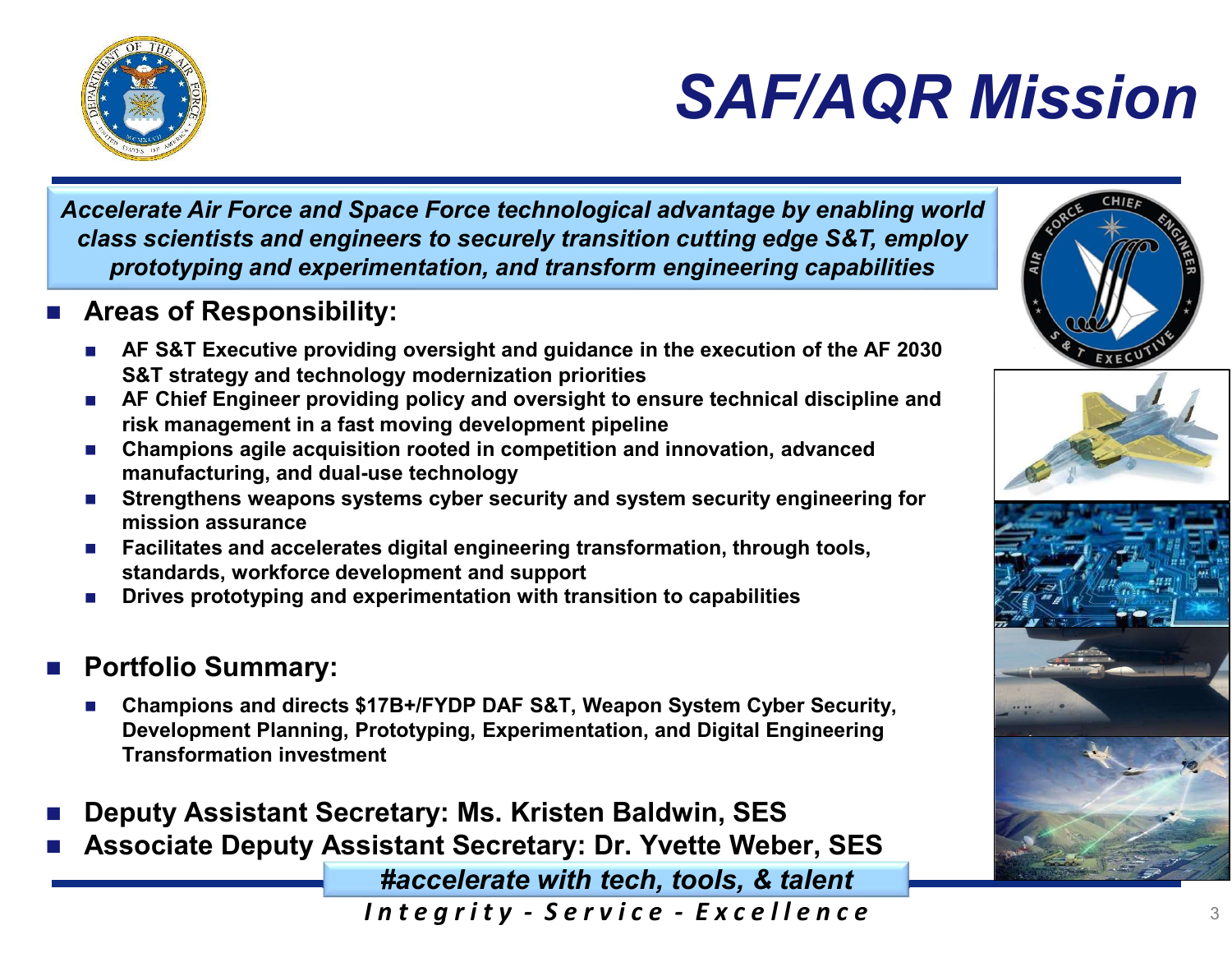

### SAF/AQR Priorities

Drive Science, Technology and Transition Outcomes to meet DAF Priorities



- Oversee and focus Vanguard Programs, identify transformational S&T investments and enablers
- Focus Development Planning priorities to bridge transition to programs

Ensure Technical Rigor & Risk Management through Digital Engineering



- Lead DAF-wide independent technical review of acquisition programs
	- Advance engineering policy, guidance and standards; implement digital transformation



**Strengthen Cyber Resiliency** of Weapons Systems

• Extend balanced protections to acquisition and S&T communities

• Advance system security engineering practice and hardware/software assurance



Advance Science and Engineering Talent and Tools

- France System security engineering<br>
In the grantical review<br>
I n t e grify Service Excellence<br>
Integrity Service Excellence<br>
Service Excellence<br>
Service Excellence<br>
Strange Science and<br>
I transformation<br>
Integr • Address long term AF and USSF human capital needs, workforce diversity
	- Transition advanced manufacturing technology
	- Implement digital tools, M&S, and open architecture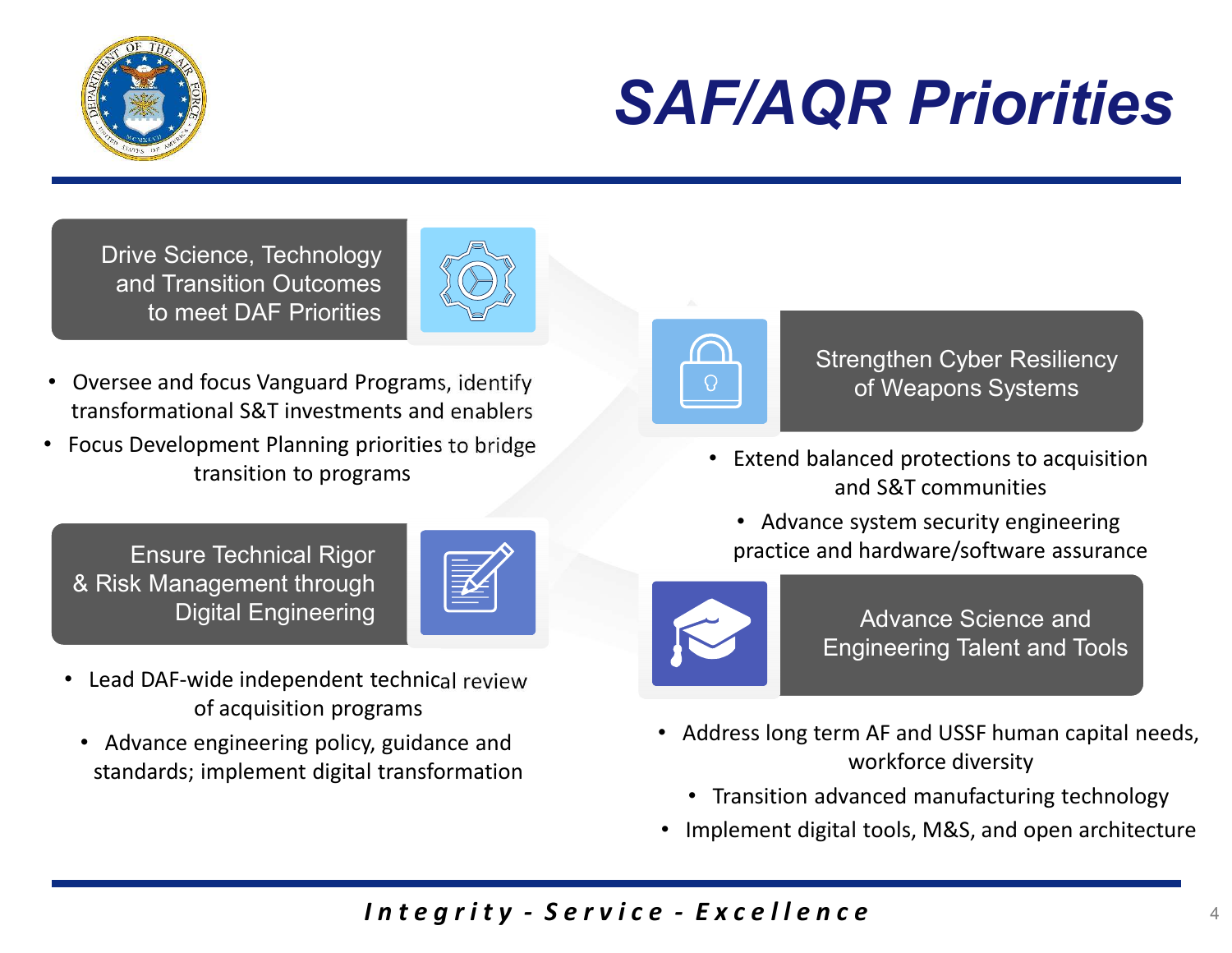

### SAF/AQR

#### Directorate of Science, Technology and Engineering

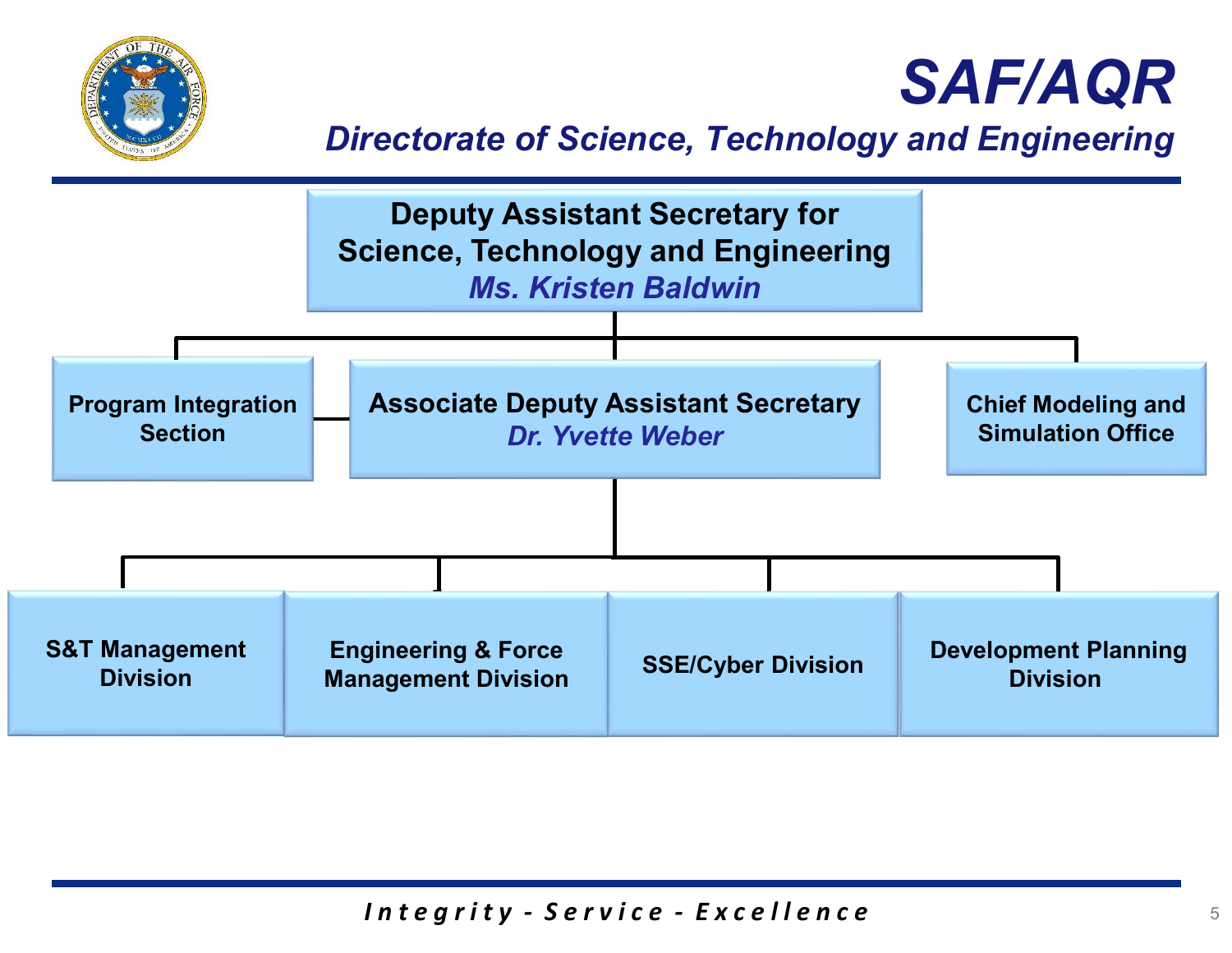

## AQRE Division Overview

#### Mission: Engineering & Force Management

- **AQRE Division Overview<br>
 Ensure technical rigor and risk management of systems and specialty<br>
 Lead S&F Workforce Management Initiatives and improve diversity** engineering activities across the DAF **AQRE Division Overview**<br>
• Ensure technical rigor and risk management of systems and specialty<br>
• Ensure technical rigor and risk management of systems and specialty<br>
• Champion Digital Transformation and Engineering<br>
• C **EXAMPLE DIVISION OVERVITHERED ASSETS AND MISSION DEATH OF STATE OF STATE OF A SALE Workforce Management of systems and special engineering activities across the DAF<br>• Lead S&E Workforce Management Initiatives and improve**
- 
- 
- Mission: Engineering & Force Management<br>• Ensure technical rigor and risk management of systems and specialty<br>• Chad S&E Workforce Management Initiatives and improve diversity<br>• Champion Digital Transformation and Engineer Deputy to the AF Corrosion Control & Prevention Executive (CCPE)
- Forosion control and prevention initiatives as the<br>orrosion Control & Prevention Executive (CCPE)<br>ent and implementation of standardization documents<br>al Standardization Office (DepSO) in support of the AF<br>ecutive<br>oversight **Mission: Engineering & Force Management**<br>
• Ensure technical rigor and risk management of systems and specialty<br>
• Lead S&E Workforce Management Initiatives and improve diversity<br>
• Champion Digital Transformation and Eng as the Departmental Standardization Office (DepSO) in support of the AF Standardization Executive • Lead S&E Workforce Management Initiatives and improve diversity<br>
• Champion Digital Transformation and Engineering<br>
• Advocate for DAF corrosion control and prevention initiatives as the<br>
Deputy to the AF Corrosion Contr
-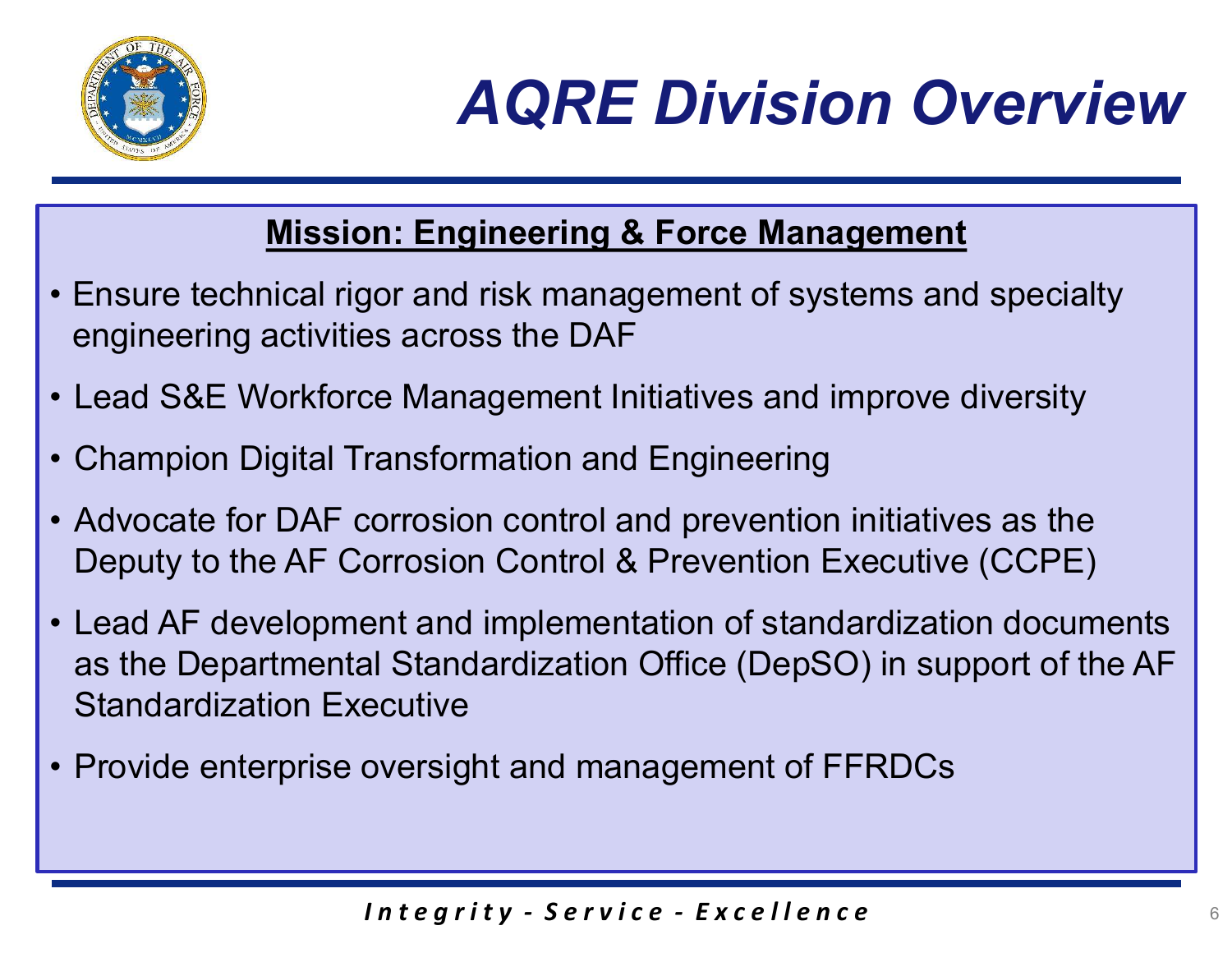

# AQRM Division Overview

Mission: Improve Air Force capabilities through development planning, prototyping, and experimentation

- **External of ACRM Division Overview<br>
Mission: Improve Air Force capabilities through development<br>
 Establish integrated capability development planning process to meet<br>
DAF priority needs<br>
 Engage DAE and OSD activities** DAF priority needs
- **ENGIN DIVISION OVERVIEW<br>
Mission: Improve Air Force capabilities through development<br>
 Establish integrated capability development planning process to meet<br>
DAF priority needs<br>
 Engage DAF and OSD activities to enable e** prototyping, and demonstration evaluation of emerging capability
- Elopment and transition of select, targeted capabilities<br>
em level prototyping programs<br>
pion the development of mission engineering and<br>
ards to enable DAF priority needs<br>
Integrity Service Excellence Mission: Improve Air Force capabilities through development<br>
planning, prototyping, and experimentation<br>
• Establish integrated capability development planning process to meet<br>
DAF priority needs<br>
• Engage DAF and OSD acti through large system level prototyping programs • Establish integrated capability development planning process to meet<br>
DAF priority needs<br>
• Engage DAF and OSD activities to enable experimentation campaigns,<br>
prototyping, and demonstration evaluation of emerging capabi
- architecture standards to enable DAF priority needs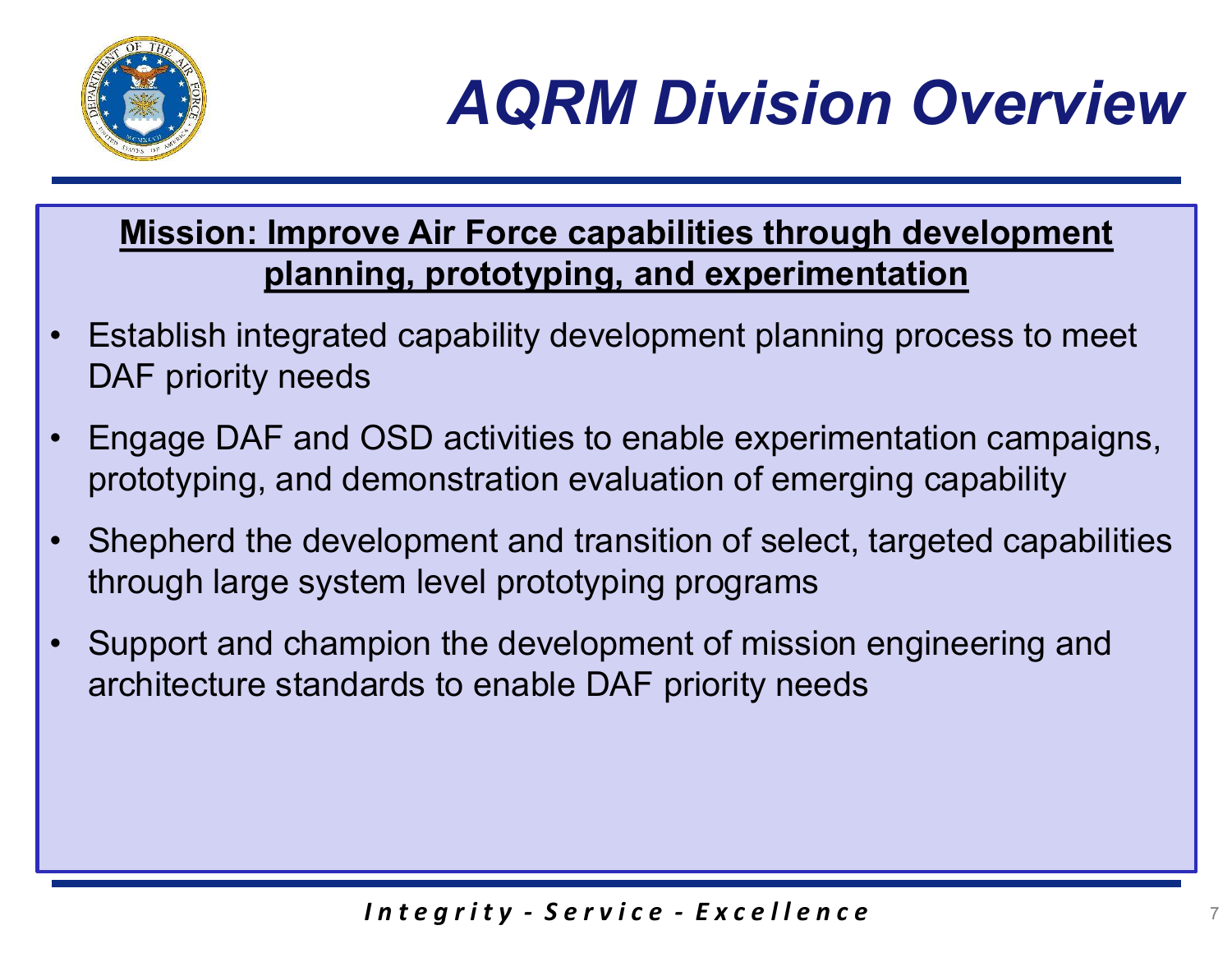

## SSE/Cyber Division Overview

SSE/Cyber Division Overview<br>Mission: Provide systems security engineering policy and guidance<br>to secure, protect, and defend the Department of the Air Force<br>engineering and acquisition enterprise to secure, protect, and defend the Department of the Air Force engineering and acquisition enterprise

- Secure weapons & platforms through cyber resiliency & systems security engineering
- **Protect** air & space systems, science & technology, acquisitions & programs
- Ing & technology dominance to assure trusted and<br>
es for the warfighter<br>
Integrity Service Excellence **Defend** engineering & technology dominance to assure trusted and resilient capabilities for the warfighter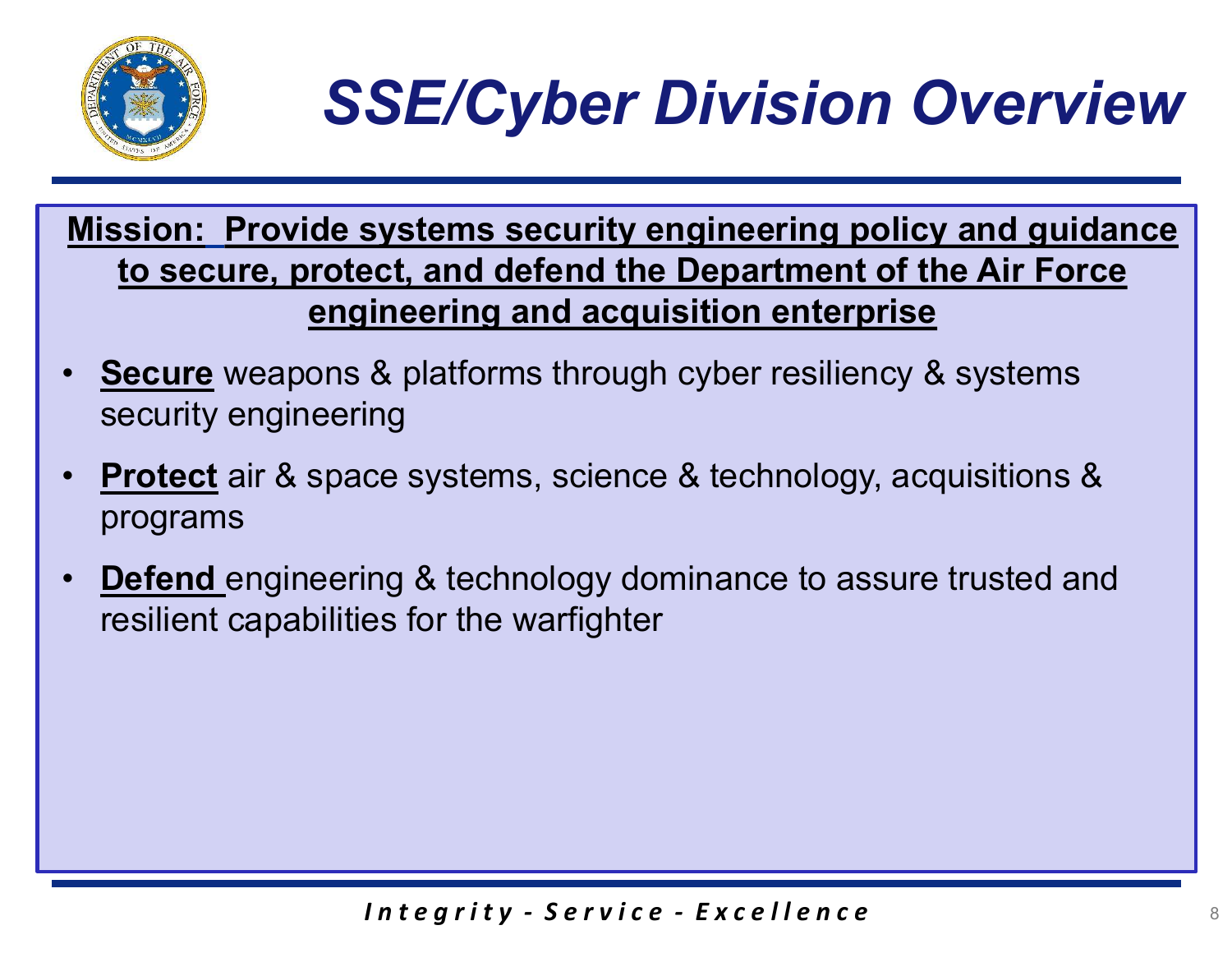

# AQRT Division Overview

#### Mission: Shape Air and Space S&T to Ensure Military Dominance

- **AQRT Division Overview<br>
Mission: Shape Air and Space S&T to Ensure Military Dominance<br>
 Serve as the primary interface between the Department of the Air Force<br>
S&T enterprise, OSD, and Congress<br>
 Drive S&T outcomes and** S&T enterprise, OSD, and Congress **EXECUTE:**<br>
• Serve as the primary interface between the Department of the Air Force<br>
• S&T enterprise, OSD, and Congress<br>
• Drive S&T outcomes and transition through comprehension and<br>
• Re the voice of DAE S&T in the cor **AQRT Division Overview**<br>Mission: Shape Air and Space S&T to Ensure Military Dominance<br>Serve as the primary interface between the Department of the Air Force<br>S&T enterprise, OSD, and Congress<br>Drive S&T outcomes and transit **EXECUTE OF A FILM STOTT OVER VIEW**<br>
Mission: Shape Air and Space S&T to Ensure Military Dominance<br>
• Serve as the primary interface between the Department of the Air Force<br>
S&T enterprise, OSD, and Congress<br>
• Drive S&T o
- 
- force development
- I leading the transition of agile, affordable, and<br>plogies by teaming innovative tech developers with<br>and international partnerships<br>see DAF S&T management policy and fiscal guidance<br>and the same set of the set of the set Mission: Shape Air and Space S&T to Ensure Military Dominance<br>
• Serve as the primary interface between the Department of the Air Force<br>
S&T enterprise, OSD, and Congress<br>
• Drive S&T outcomes and transition through compre accelerated technologies by teaming innovative tech developers with DAF talent • Drive S&T outcomes and transition through comprehension and advocacy of technology solutions to meet DAF Priorities<br>• Be the voice of DAF S&T in the corporate fiscal process and futu<br>force development<br>• Support AFWERX le experience of DAF S&T in the corporate fiscal process and future<br>
• Be the voice of DAF S&T in the corporate fiscal process and future<br>
• Support AFWERX leading the transition of agile, affordable, and<br>
accelerated technol
- 
-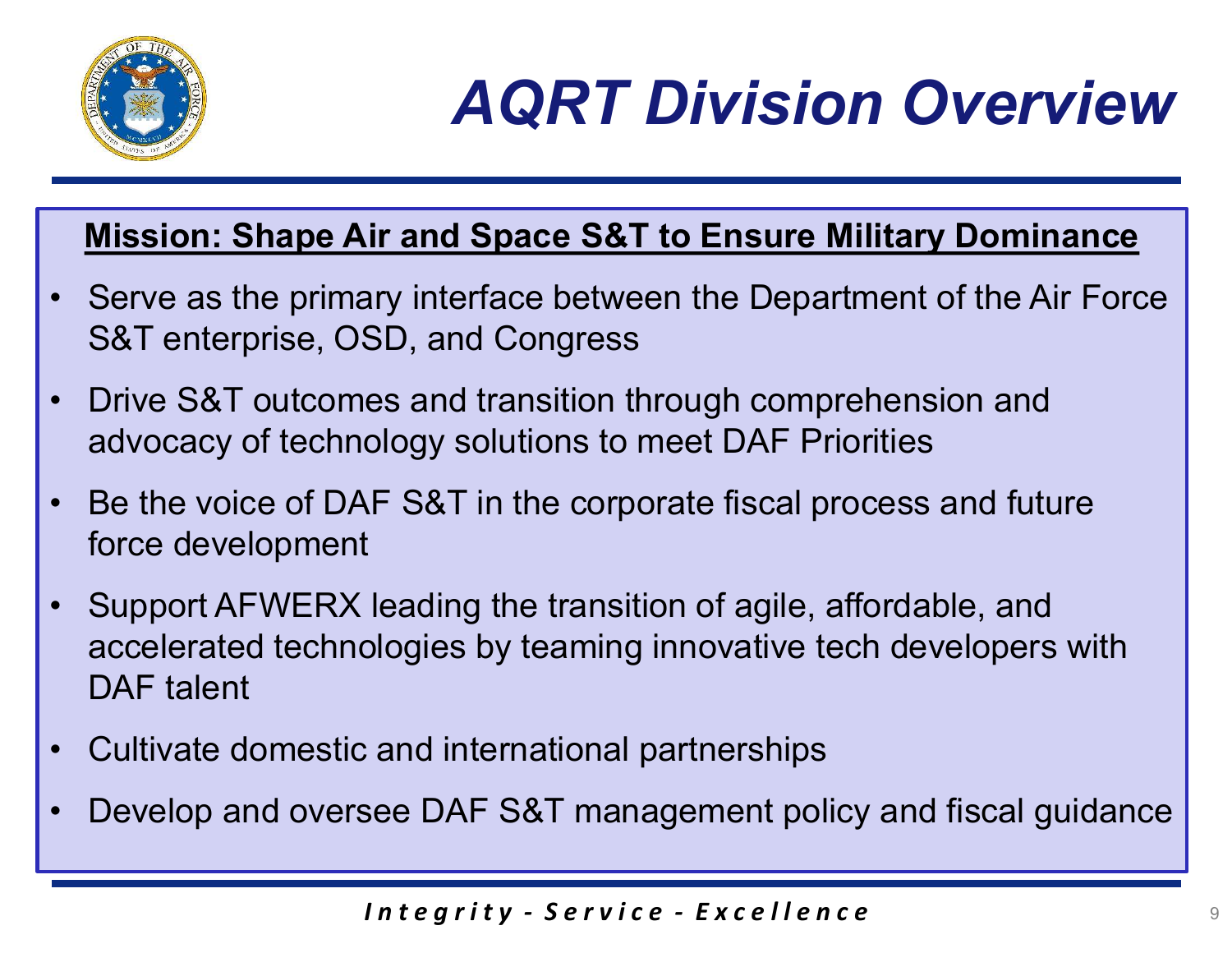

- SAF/AQR Priority: Drive Implementation of DAF Capability Development Planning and Technology Transition
	- Identifying more opportunities for industry to partner with AFRL, e.g., AFWERX, Prototyping/Experimentation, JCTDs
	- Sharing of Lessons Learned about technology transition to both in-development systems and fielded systems
	- Modeling, Simulation, and Analysis driven needs
		- Multi-domain
		- Component thru campaign
	- Human-Machine teaming
	- Iation, and Analysis driven needs<br>hru campaign<br>e teaming<br>I Intelligence (AI) and Machine Learning (ML) in<br>Integrity Service Excellence • Role of Artificial Intelligence (AI) and Machine Learning (ML) in the future fight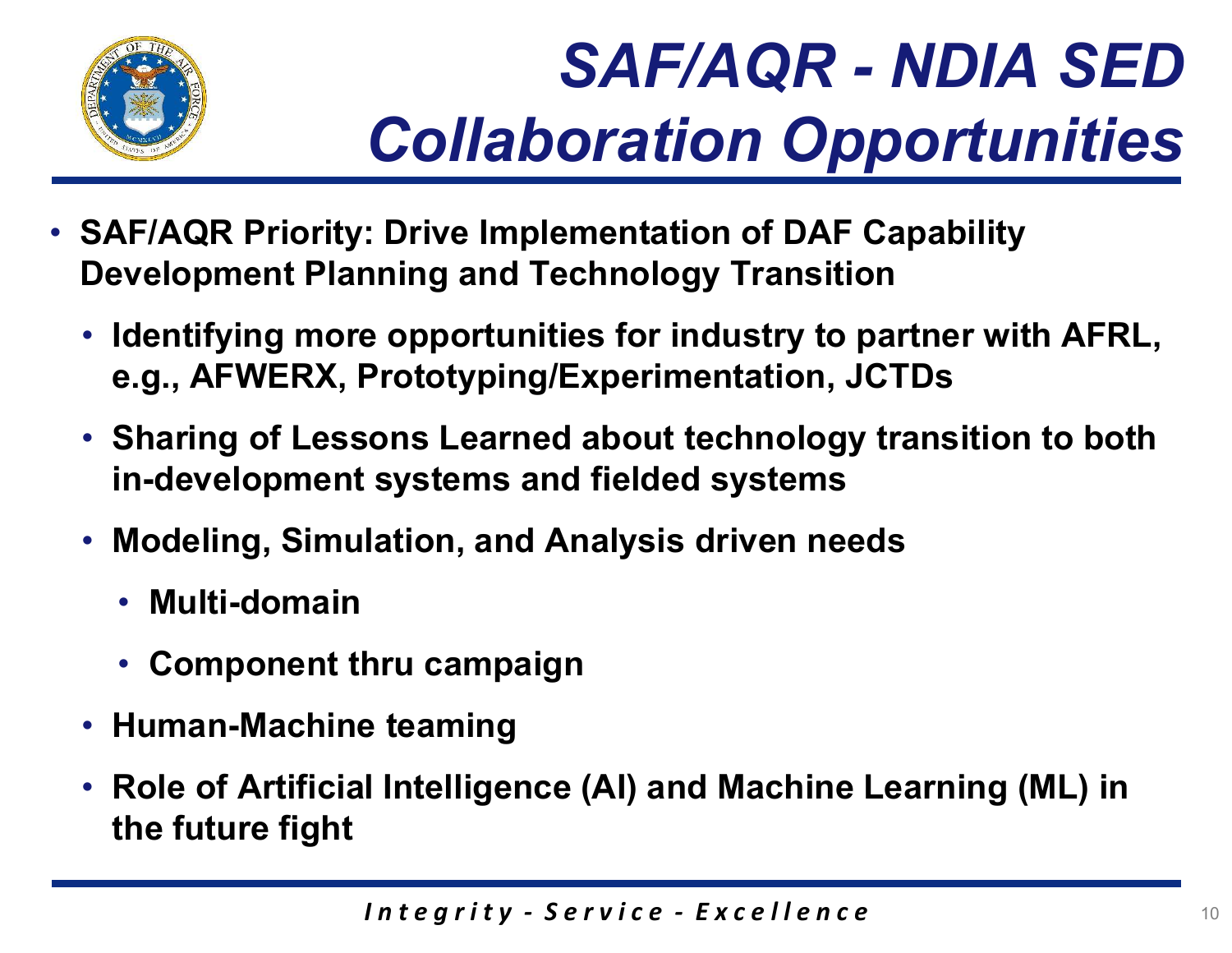

- SAF/AQR Priority: Strengthen Cyber Resiliency of Weapon Systems potential for collaboration
	- Continue the fruitful collaboration between CROWS and the Systems Security Engineering Committee
	- Sharing of Lessons Learned about strengthening cyber resiliency of systems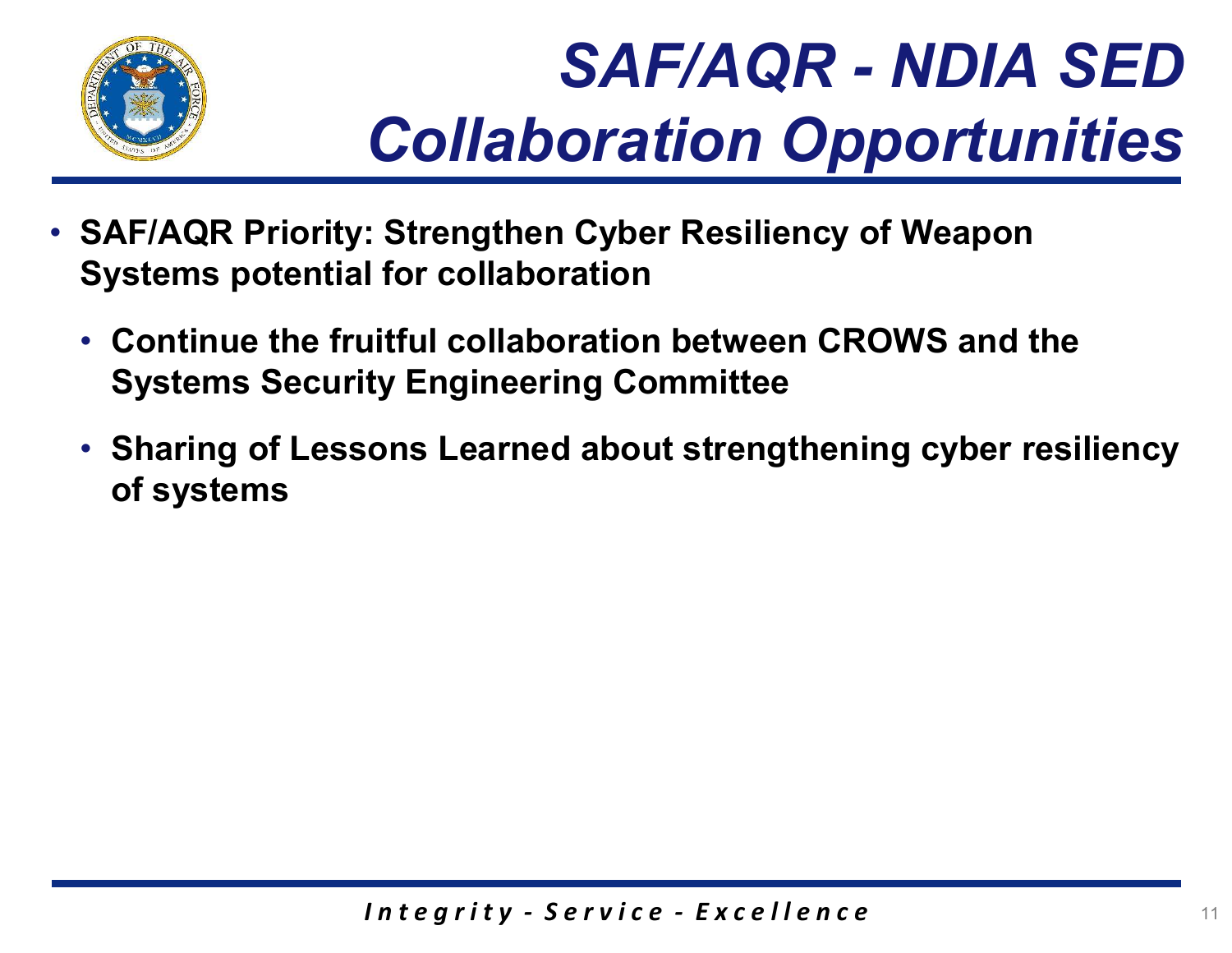

- SAF/AQR Priority: Ensure Technical Rigor & Risk Management potential for collaboration
	- Digital Engineering and Model-Based Engineering focus:
		- Adaption and use of digital artifacts in supporting program and technical reviews, and the multiple required certifications of systems
		- Digital Transformation integration of Specialty Engineering risks and requirements management
	- ormation integration of Specialty Engineering<br>uirements management<br>s learned about assessing and managing risks to<br>nd schedule, to system performance, and mishap<br>Integrity Service Excellence • Sharing lessons learned about assessing and managing risks to program cost and schedule, to system performance, and mishap occurrence